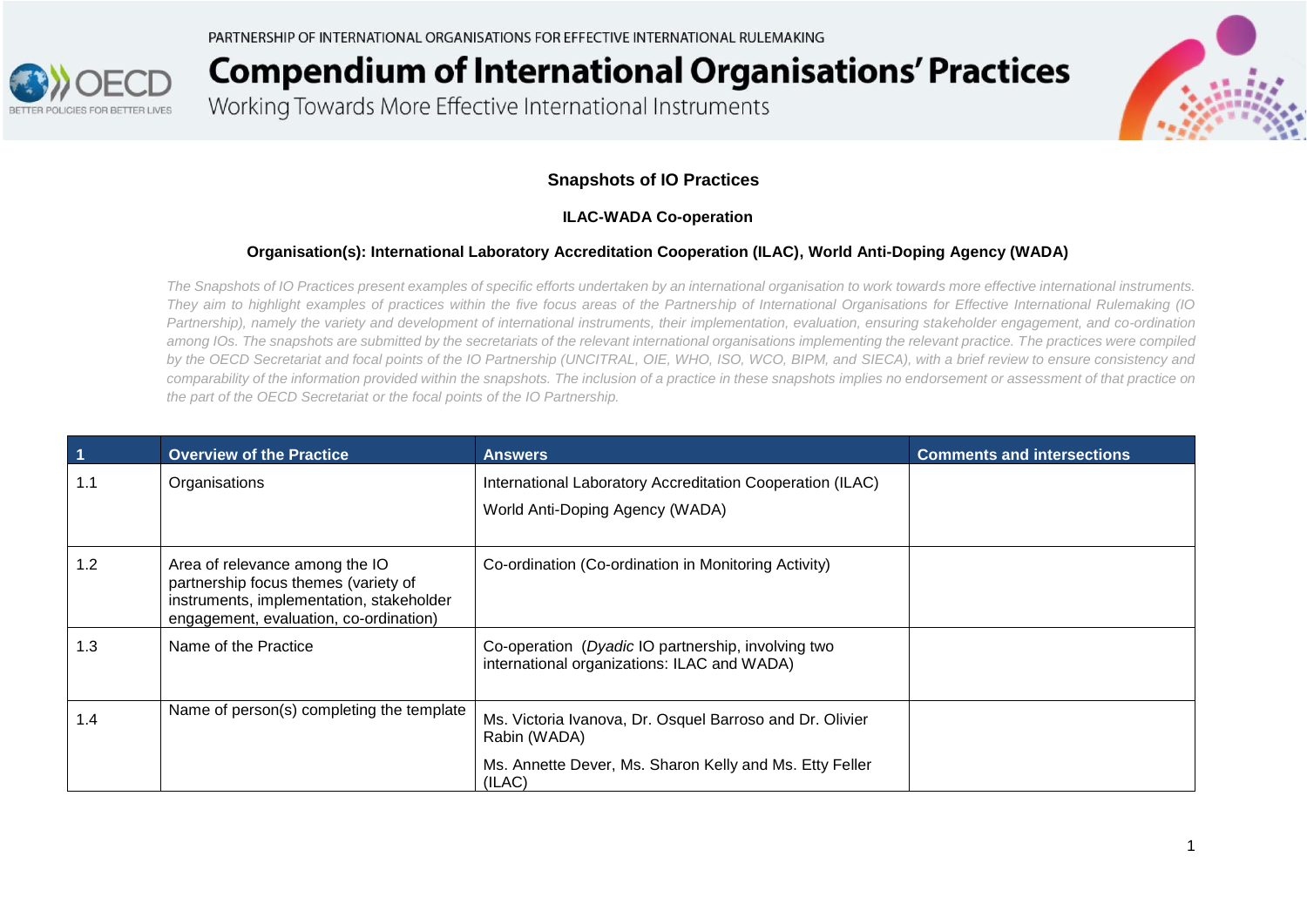

| $\overline{2}$ | <b>Description of the Practice</b>                                                   | <b>Answers</b>                                                                                                                                                                                                                                                                                                                                                                                                                                                                                                                                                                                                                                                                                                                                                                                                                                                                                             | <b>Comments and intersections</b> |
|----------------|--------------------------------------------------------------------------------------|------------------------------------------------------------------------------------------------------------------------------------------------------------------------------------------------------------------------------------------------------------------------------------------------------------------------------------------------------------------------------------------------------------------------------------------------------------------------------------------------------------------------------------------------------------------------------------------------------------------------------------------------------------------------------------------------------------------------------------------------------------------------------------------------------------------------------------------------------------------------------------------------------------|-----------------------------------|
| 2.1            | Please describe the practice shortly,<br>providing information on its core features. | The ILAC-WADA Co-operation is aimed at exchanging<br>relevant information on matters related to the criteria for the<br>assessment and accreditation of anti-doping laboratories,<br>harmonizing the application of these criteria and optimizing<br>practices in the assessment and accreditation of anti-doping<br>laboratories worldwide.<br>WADA-accredited laboratories are required to maintain a dual<br>accreditation status by demonstrating compliance with two                                                                                                                                                                                                                                                                                                                                                                                                                                  |                                   |
|                |                                                                                      | international standards: 1) ISO/IEC 17025 (General<br>requirements for the competence of testing and calibration<br>laboratories) and 2) the WADA International Standard for<br>Laboratories (ISL).                                                                                                                                                                                                                                                                                                                                                                                                                                                                                                                                                                                                                                                                                                        |                                   |
|                |                                                                                      | Accreditation against ISO/IEC 17025 can only be granted by<br>ILAC full member accreditation bodies (ABs), which are also<br>signatories to the ILAC Mutual Recognition Arrangement<br>(MRA), and this accreditation serves as the prerequisite for<br>WADA's laboratory accreditation. In addition, the WADA<br>accredited laboratories must demonstrate compliance with<br>the ISL and other WADA laboratory normative documents<br>(Technical Documents, Technical Letters, Laboratory<br>Guidelines) which are more specific standards applicable to<br>the field of anti-doping testing. The objective of the ILAC-<br>WADA co-operation is to achieve greater consistency in<br>laboratories' monitoring of compliance with international<br>standards. This compliance monitoring is performed by ILAC<br>MRA signatory accreditation bodies at the national level, and<br>by WADA internationally. |                                   |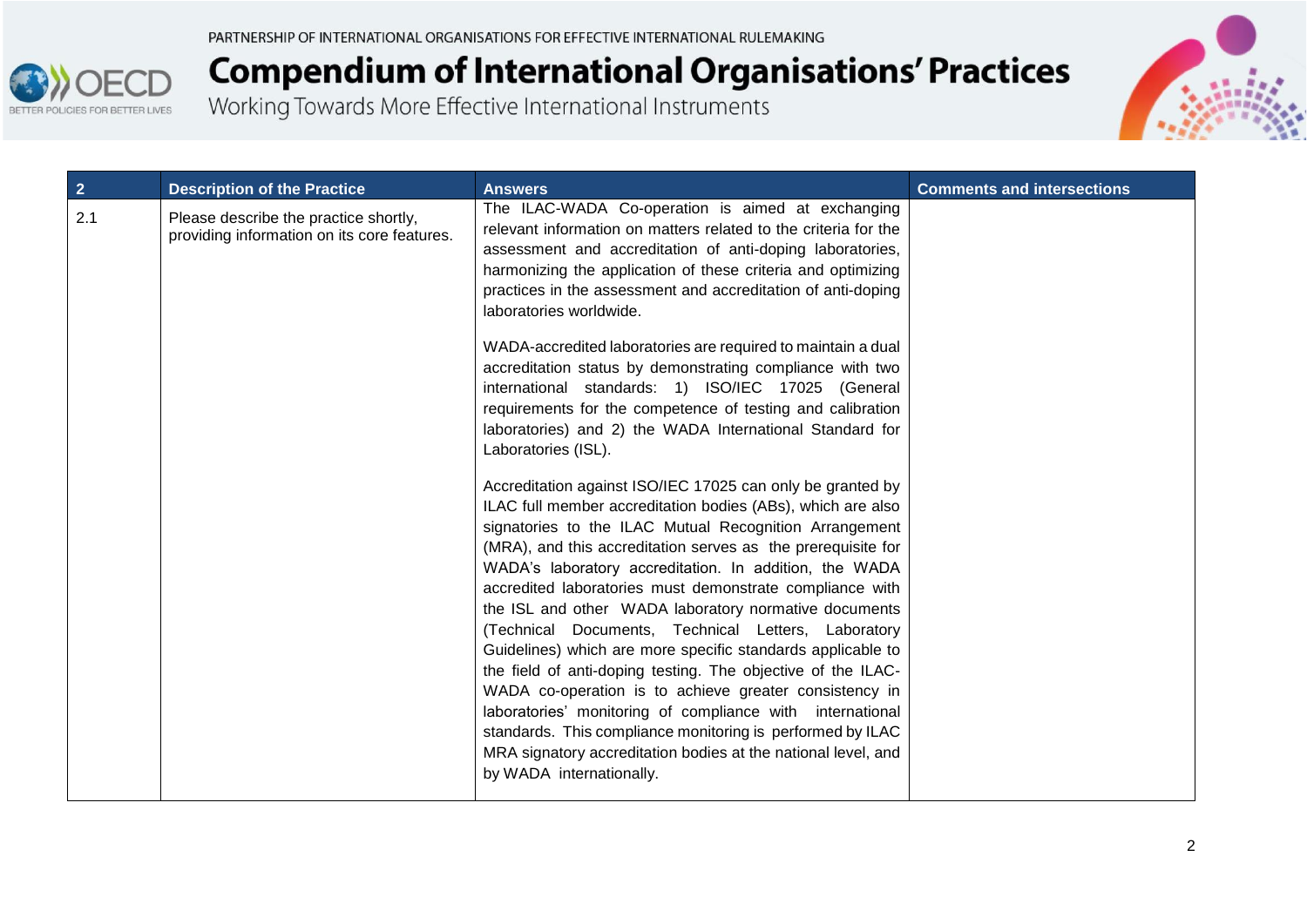



| 2.2 | What are the objectives of the practice?           | ILAC and WADA co-ordinate their efforts within the<br>framework of their respective mandates. The ILAC-WADA<br>co-operation is aimed to:<br>• Ensure the exchange of relevant information on matters<br>related to the criteria for the assessment and<br>accreditation of WADA anti-doping laboratories;<br>• Inform the other Party about the progress of work related to<br>activities of common interest;<br>• Harmonise and optimise the application of accreditation<br>practices (e.g., assessor training, joint assessments,<br>scopes of accreditation, etc);<br>• Identify opportunities for mutual representation on<br>selected committees and working groups, which are |  |
|-----|----------------------------------------------------|--------------------------------------------------------------------------------------------------------------------------------------------------------------------------------------------------------------------------------------------------------------------------------------------------------------------------------------------------------------------------------------------------------------------------------------------------------------------------------------------------------------------------------------------------------------------------------------------------------------------------------------------------------------------------------------|--|
|     |                                                    | engaged in activities of common interest.                                                                                                                                                                                                                                                                                                                                                                                                                                                                                                                                                                                                                                            |  |
| 2.3 | What have been the key results of the<br>practice? | • Better co-ordination and harmonization of accreditation<br>practices of WADA anti-doping laboratories;<br>. Improved problem-solving in the area of laboratory<br>assessments and accreditation;<br>• Establishment and maintenance of the international pool of<br>ISL-trained assessors;<br>• Development and production of common guidelines;<br>• Well-established communication, exchange of information<br>and good practices.                                                                                                                                                                                                                                               |  |
| 2.4 | In what year was the practice introduced?          | In 2003                                                                                                                                                                                                                                                                                                                                                                                                                                                                                                                                                                                                                                                                              |  |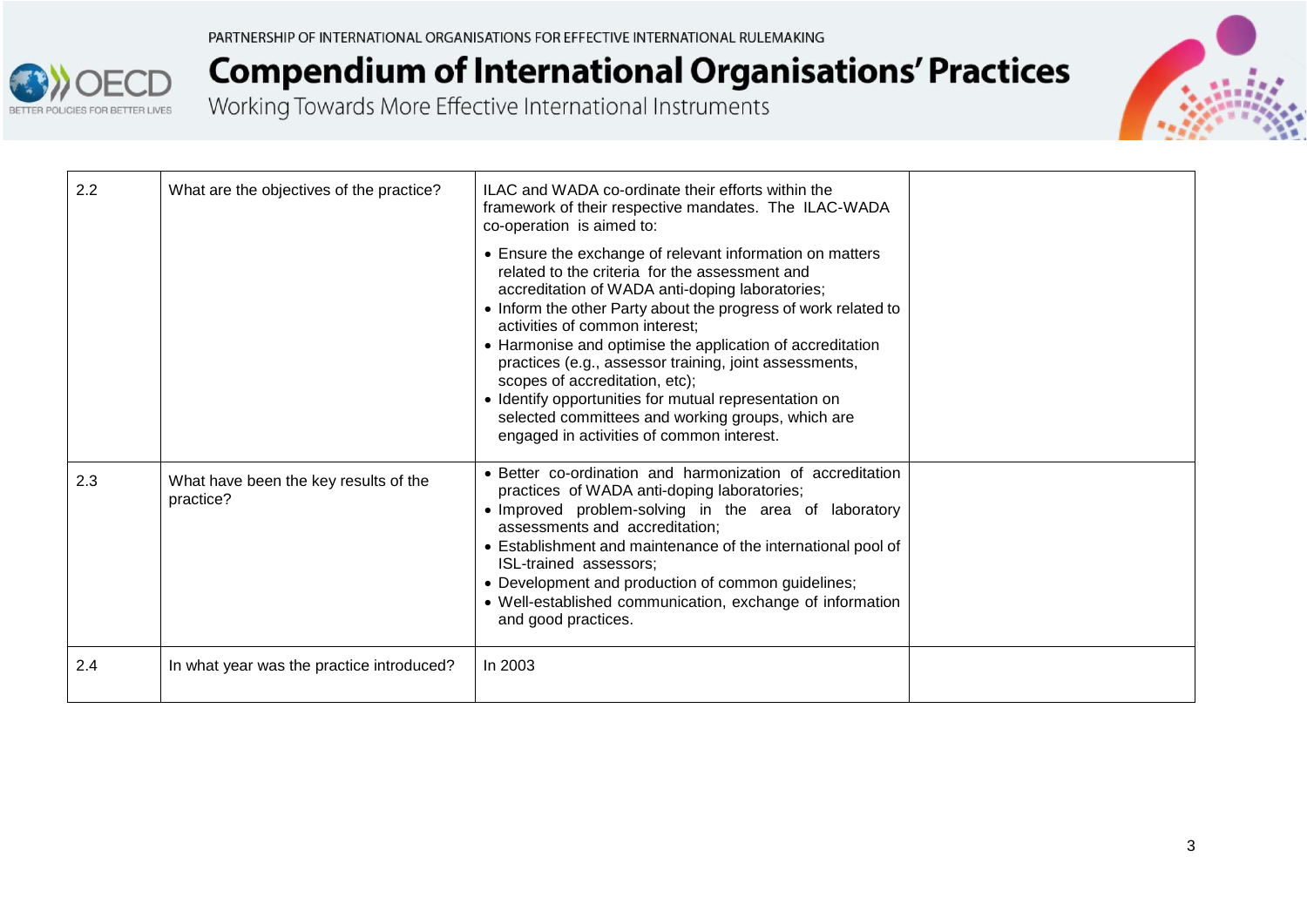



| 2.5 | Has the practice been updated/reformed<br>since then? If yes, when and how has it<br>evolved over time? | Yes<br>The MoU between ILAC and WADA undergoes revision on a<br>regular basis. After the initial signing of the MoU in 2007,<br>the document was reviewed every 3 years and was renewed<br>in 2010, 2013, 2016 without significant changes.                                                                                                                                                                                                          |  |
|-----|---------------------------------------------------------------------------------------------------------|------------------------------------------------------------------------------------------------------------------------------------------------------------------------------------------------------------------------------------------------------------------------------------------------------------------------------------------------------------------------------------------------------------------------------------------------------|--|
|     |                                                                                                         | November 2007 - Initial MoU signed at the Third World<br>Conference on Doping in Sport, Madrid, Spain;                                                                                                                                                                                                                                                                                                                                               |  |
|     |                                                                                                         | October 2010 - The MoU reconfirmed during the ILAC<br>General Assembly organized in Shanghai, China;                                                                                                                                                                                                                                                                                                                                                 |  |
|     |                                                                                                         | November 2013 - The MoU re-signed at the IV World<br>Conference on Doping in Sport in Johannesburg, South<br>Africa;                                                                                                                                                                                                                                                                                                                                 |  |
|     |                                                                                                         | November 2016 – The MoU reconfirmed at the ILAC<br>General Assembly in New Delhi, India.                                                                                                                                                                                                                                                                                                                                                             |  |
| 2.6 | What do you consider to be the primary<br>strengths of the practice?                                    | • Better harmonization in laboratory accreditation practices;<br>• Enhancement in compliance monitoring by means of<br>complementary accreditation activites;<br>• Well-established communication, exchange of information;<br>• Increased public trust in laboratory results;<br>• Lowered risk for laboratories errors and omisisons due to<br>dual accreditation and more stringent monitoring;<br>• Well-established reputation of co-operation. |  |
| 2.7 | What do you consider to be the main<br>challenges faced during the<br>implementation of the practice?   | • Variations of accreditation practices in different economies;<br>• Turnover in laboratory assessors.                                                                                                                                                                                                                                                                                                                                               |  |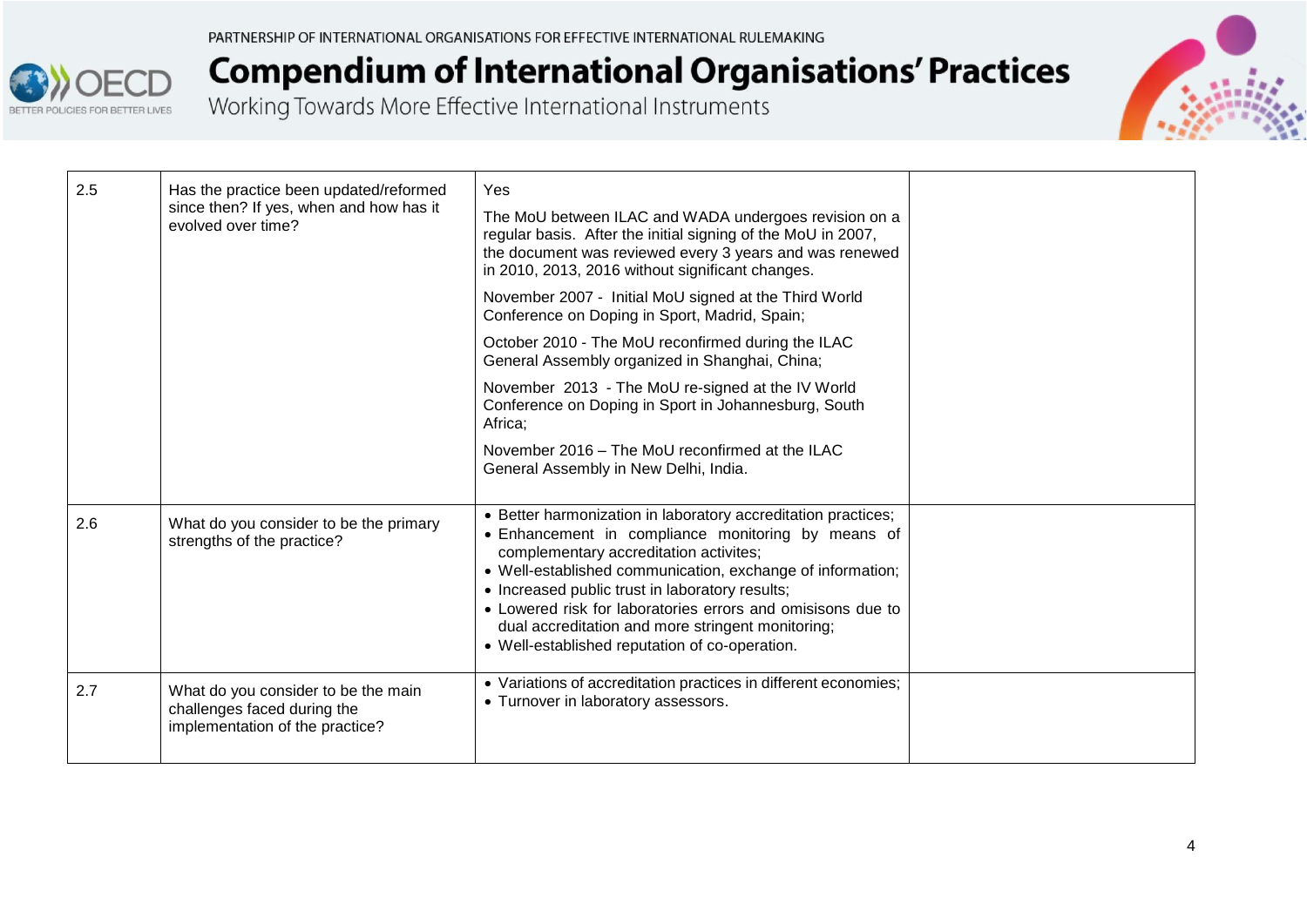



| 2.8  | Does the practice have a formal/normative<br>basis within the organisation or is it<br>conducted informally? Does this basis<br>make the practice mandatory or voluntary?<br>If there is formal basis, please provide the<br>relevant link or documentation. | WADA and ILAC officially formalized their partnership by<br>signing the Memorandum of Understanding (MoU) on the 15<br>November 2007 at the World Conference on Doping in Sport<br>held in Madrid, Spain. This regulatory instrument is taken by<br>both Parties as a strong incentive to comply with its<br>provisions.<br>https://ilac.org/about-ilac/partnerships/international-<br>partners/wada/<br><b>ILAC-WADA Liaison Group</b><br>A joint Working Group (known as the ILAC/WADA Liaison<br>Group) meets at least once a year to ensure co-ordination<br>and harmonization of tasks related to accreditation of anti-<br>doping laboratories. |  |
|------|--------------------------------------------------------------------------------------------------------------------------------------------------------------------------------------------------------------------------------------------------------------|-------------------------------------------------------------------------------------------------------------------------------------------------------------------------------------------------------------------------------------------------------------------------------------------------------------------------------------------------------------------------------------------------------------------------------------------------------------------------------------------------------------------------------------------------------------------------------------------------------------------------------------------------------|--|
| 2.9  | At what frequency is the practice applied?<br>i.e. is it conducted once or on an iterative<br>basis?                                                                                                                                                         | The ILAC-WADA co-operation (co-ordination in monitoring<br>activity) is ongoing/continuing practice.                                                                                                                                                                                                                                                                                                                                                                                                                                                                                                                                                  |  |
| 2.10 | Is this practice applied systematically, (e.g.<br>with respect to every normative instrument,<br>according to specific criteria or on an ad<br>hoc basis)?                                                                                                   | This practice is applied systematically.                                                                                                                                                                                                                                                                                                                                                                                                                                                                                                                                                                                                              |  |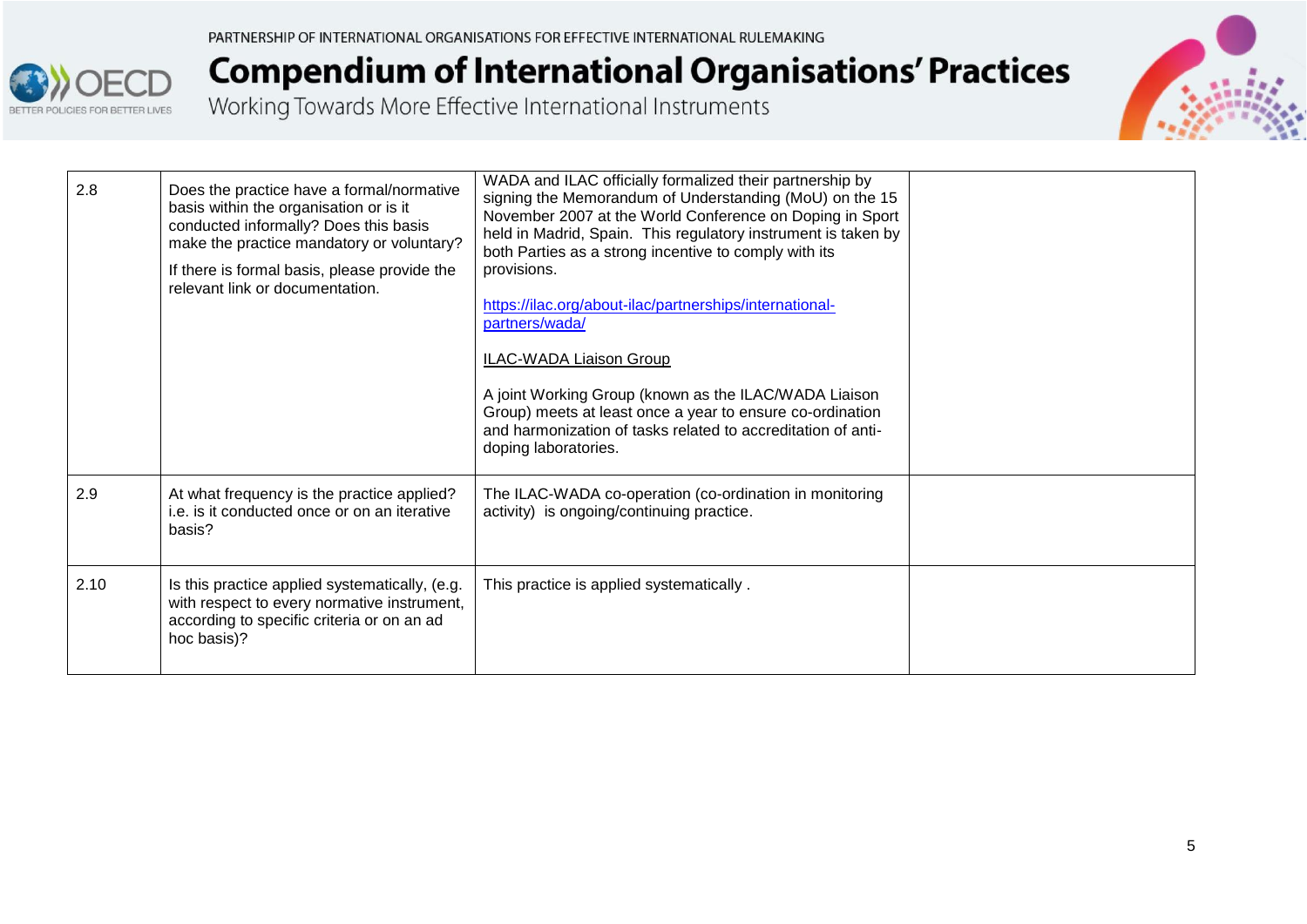



| 2.11           | Please provide specific details or examples<br>to illustrate the practice (including<br>supporting links and documents). | List of WADA ISL-trained assessors:<br>https://www.wada-ama.org/en/resources/laboratories/list-of-<br>isl-assessors<br><b>ILAC Communications:</b><br>1. ILAC First Communication (2004)<br>2. ILAC Second Communication (2009)<br>Third ILAC-WADA Communiqué (2021)<br>3.<br>https://ilac.org/about-ilac/partnerships/international-<br>partners/wada/<br>Joint ILAC-WADA Guidelines for Harmonization of Scopes<br>of ISO/IEC 17025 Accreditation of WADA Anti-Doping<br>Laboratories:<br>https://www.wada-ama.org/en/resources/science-<br>medicine/guidelines-for-harmonization-of-scopes-of-isoiec-<br>17025-accreditation-of |                                   |
|----------------|--------------------------------------------------------------------------------------------------------------------------|------------------------------------------------------------------------------------------------------------------------------------------------------------------------------------------------------------------------------------------------------------------------------------------------------------------------------------------------------------------------------------------------------------------------------------------------------------------------------------------------------------------------------------------------------------------------------------------------------------------------------------|-----------------------------------|
| $\overline{3}$ | <b>Design of the Practice</b>                                                                                            | <b>Answers</b>                                                                                                                                                                                                                                                                                                                                                                                                                                                                                                                                                                                                                     | <b>Comments and intersections</b> |
| 3.1            | Who designed the practice (e.g. Was it<br>developed internally, in collaboration with<br>other organisations, etc?)      | The practice was developed in collaboration between WADA<br>and ILAC.                                                                                                                                                                                                                                                                                                                                                                                                                                                                                                                                                              |                                   |
| 3.2            | Which stakeholders were engaged with in<br>the design of the practice?                                                   | WADA-accredited laboratories and Accreditation Bodies<br>involved in accreditation of these laboratories                                                                                                                                                                                                                                                                                                                                                                                                                                                                                                                           |                                   |
| 3.3            | How long did it take to design the practice?                                                                             | Approximately 2 years                                                                                                                                                                                                                                                                                                                                                                                                                                                                                                                                                                                                              |                                   |
|                |                                                                                                                          |                                                                                                                                                                                                                                                                                                                                                                                                                                                                                                                                                                                                                                    |                                   |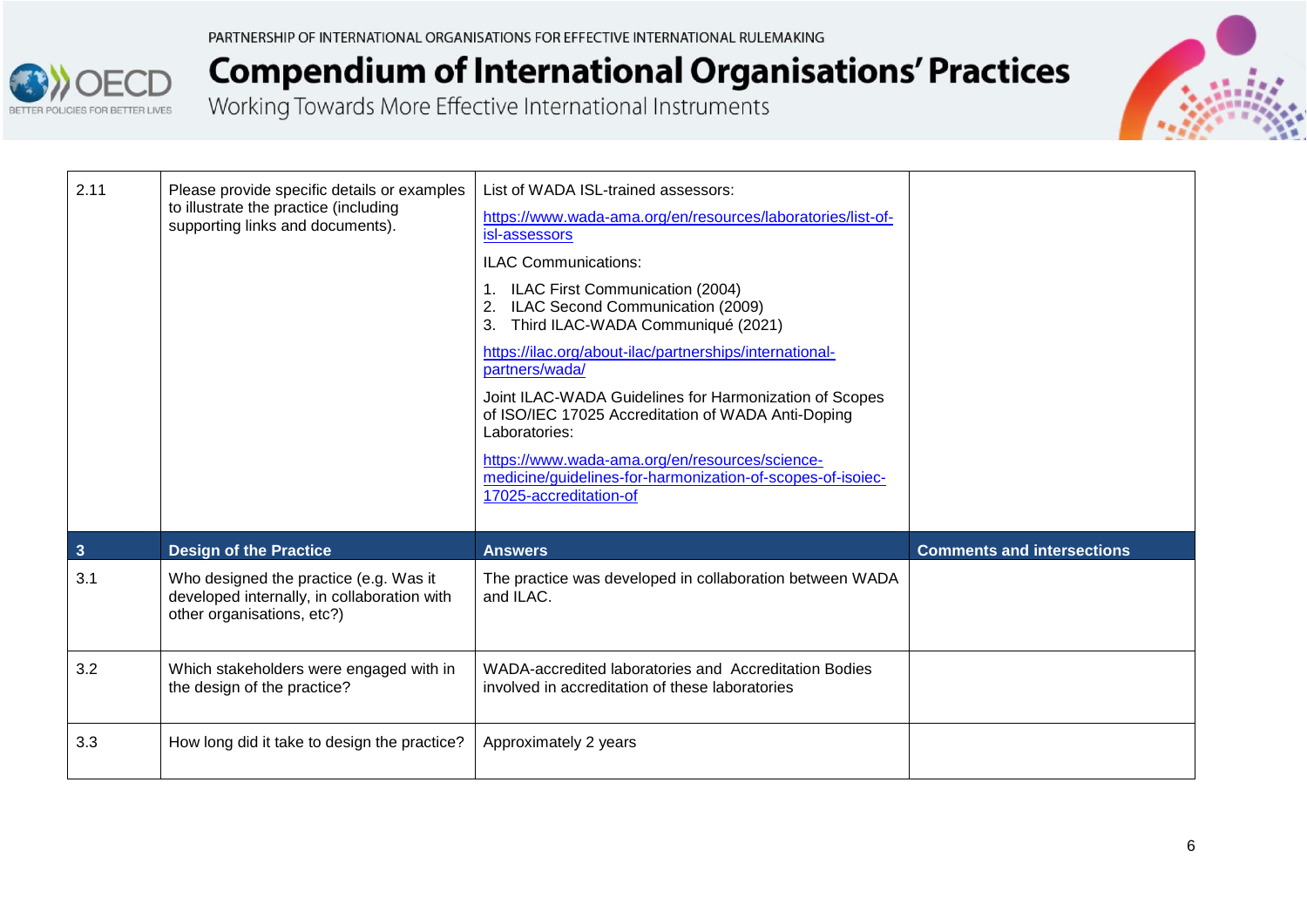



| 3.4 | What resources were needed to design the<br>practice initially (i.e., staff, budget etc.)?                             | Staff and budget                                                                                                                                                                                                                                                                          |                                   |
|-----|------------------------------------------------------------------------------------------------------------------------|-------------------------------------------------------------------------------------------------------------------------------------------------------------------------------------------------------------------------------------------------------------------------------------------|-----------------------------------|
| 3.5 | What challenges were encountered during<br>the design of the practice and how were<br>they overcome?                   | WADA was a newly established and not yet well known<br>international organization at the time                                                                                                                                                                                             |                                   |
| 3.6 | Has the practice been tested before<br>implementation (i.e. pilot phase)? If yes,<br>please describe.                  | <b>No</b>                                                                                                                                                                                                                                                                                 |                                   |
| 4   | <b>Implementation of the Practice</b>                                                                                  |                                                                                                                                                                                                                                                                                           | <b>Comments and intersections</b> |
| 4.1 | Which units are responsible for<br>implementing the practice within your IO?                                           | Laboratories' Division of WADA's Science and Medicine<br>Department                                                                                                                                                                                                                       |                                   |
| 4.2 | Are IO members involved in implementing<br>the practice? If so, how?                                                   | IO members are involved in implementing the practice by<br>managing the compliance with the MoU, by serving as co-<br>convenor of the ILAC-WADA Liaison Group, by organizing<br>the ISL-assessors trainings, by participating in the<br>international meetings relevant to this practice. |                                   |
| 4.3 | Are external actors beyond the<br>organisation or its membership involved in<br>implementing the practice? If so, how? | Consultations with relevant stakeholders are made before<br>the implementation of any element/tools of this practice. The<br>practice is run on a consensus-based approach.                                                                                                               |                                   |
| 4.4 | Which resources are needed to implement<br>the practice (e.g., staff and budget)?                                      | Staff and budget.                                                                                                                                                                                                                                                                         |                                   |